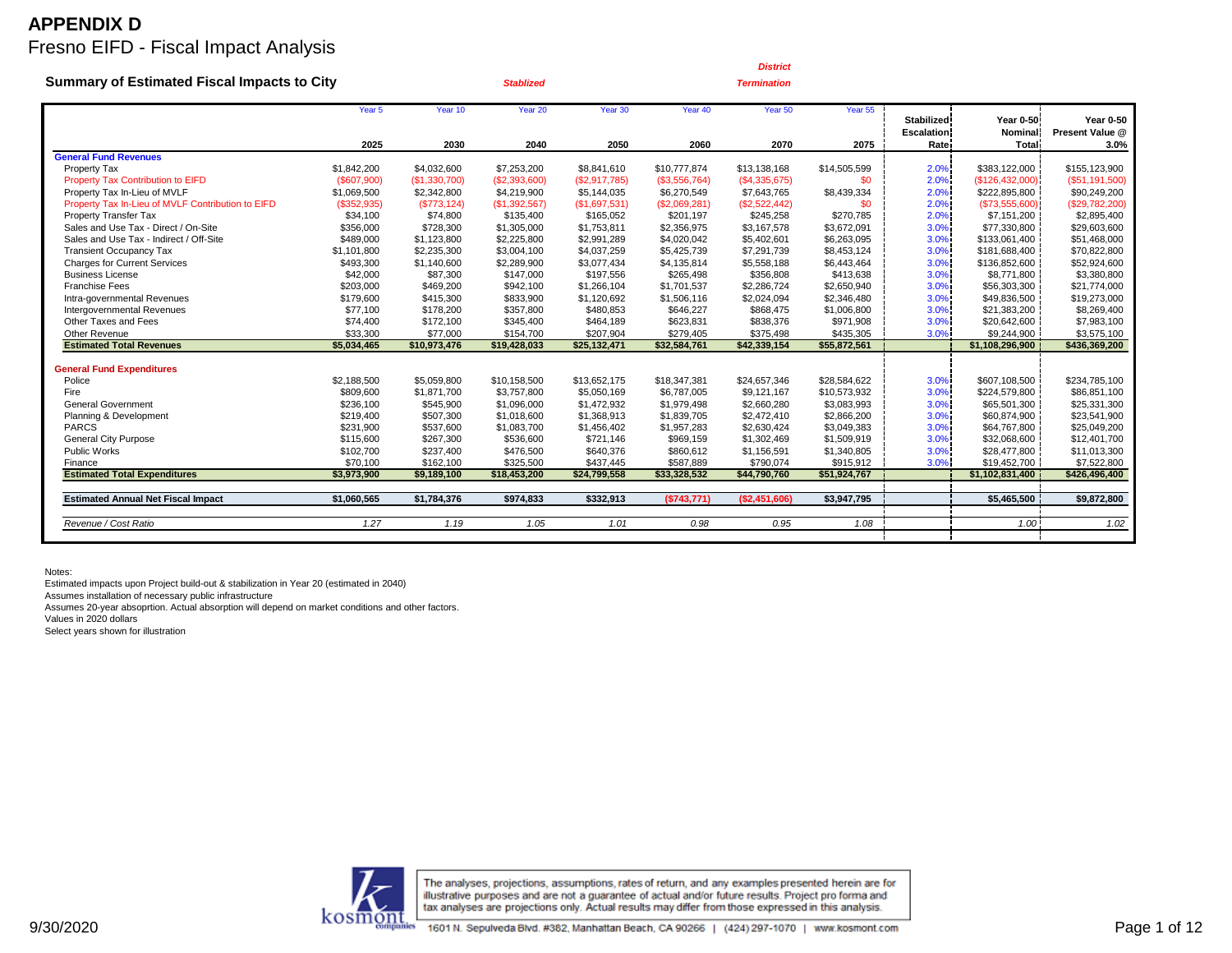### **Project Description**

|                                        |                 | Year 5        | Year 10         | Year 20         |
|----------------------------------------|-----------------|---------------|-----------------|-----------------|
| <b>Project Component</b>               |                 | 2025          | 2030            | 2040            |
| Total Rental Residential - Units       |                 | 2,952 DU      | 5,904 DU        | 8,856 DU        |
| Total For-Sale Residential - Units     |                 | 400 DU        | 800 DU          | 1,200 DU        |
| Total Hotel - Rooms                    |                 | 200 rooms     | 350 rooms       | 350 rooms       |
| Total Commercial / Retail - SF         |                 | 85,000 SF     | 150,000 SF      | 200,000 SF      |
| <b>Total Hotel - SF</b>                |                 | 150,000 SF    | 262,500 SF      | 262,500 SF      |
| Total Rental Residential - SF          |                 | 2,656,890 SF  | 5,313,780 SF    | 7,970,670 SF    |
| <b>Total For Sale Residential - SF</b> |                 | 440,000 SF    | 880,000 SF      | 1,320,000 SF    |
| <b>Total Building SF</b>               |                 | 3,331,890 SF  | 6,606,280 SF    | 9,753,170 SF    |
|                                        |                 |               |                 |                 |
| Annual Escalation Factor               | 2.0%            | 1.10          | 1.22            | 1.49            |
| Estimated A/V - Rental Residential     | \$200K Per Unit | \$651,871,388 | \$1,439,437,371 | \$2,631,999,185 |
| Estimated A/V - For-Sale Residential   | \$400K Per Unit | \$176,652,929 | \$390,078,214   | \$713,254,750   |
| Estimated A/V - Hotel                  | \$175K Per Room | \$38,642,828  | \$74,663,408    | \$91,014,278    |
| Estimated A/V - Commercial / Retail    | \$200 PSF       | \$18,769,374  | \$36,569,833    | \$59,437,896    |
| <b>Total Estimated Assessed Value</b>  |                 | \$885,936,518 | \$1,940,748,826 | \$3,495,706,109 |
|                                        |                 |               |                 |                 |

Notes:

Adjusted for value appreciation assuming 2% annual escalation rate (statuatory maximum). Conservatively assuming no mark-to-market valuations above 2% growth to account for property transfers Select years shown for illustration Values in 2020 dollars

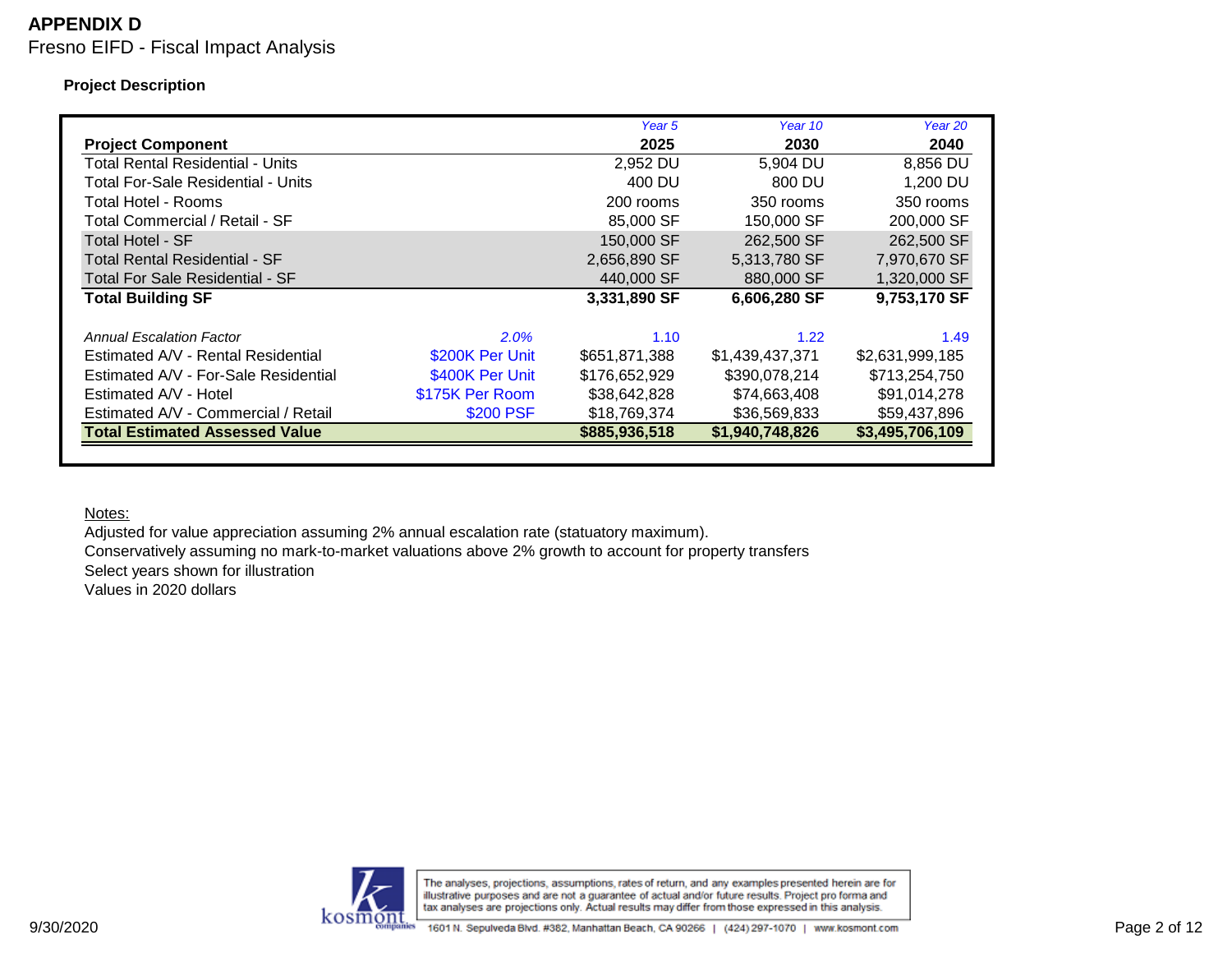### **Project Employment and Occupants**

| 2040<br>200,000 SF<br>350 Rooms<br>8,856 DU<br>1,200 DU<br>500 |
|----------------------------------------------------------------|
|                                                                |
|                                                                |
|                                                                |
|                                                                |
|                                                                |
|                                                                |
|                                                                |
| 233                                                            |
| 177                                                            |
| 910                                                            |
|                                                                |
| 9,553 DU                                                       |
| 21,495                                                         |
| 455                                                            |
| 21,951                                                         |
|                                                                |
| 245 rooms                                                      |
|                                                                |
|                                                                |

#### Notes:

Average household size reflects City average household size and mix of single famliy and multifamily units Select years shown for illustration Values in 2020 dollars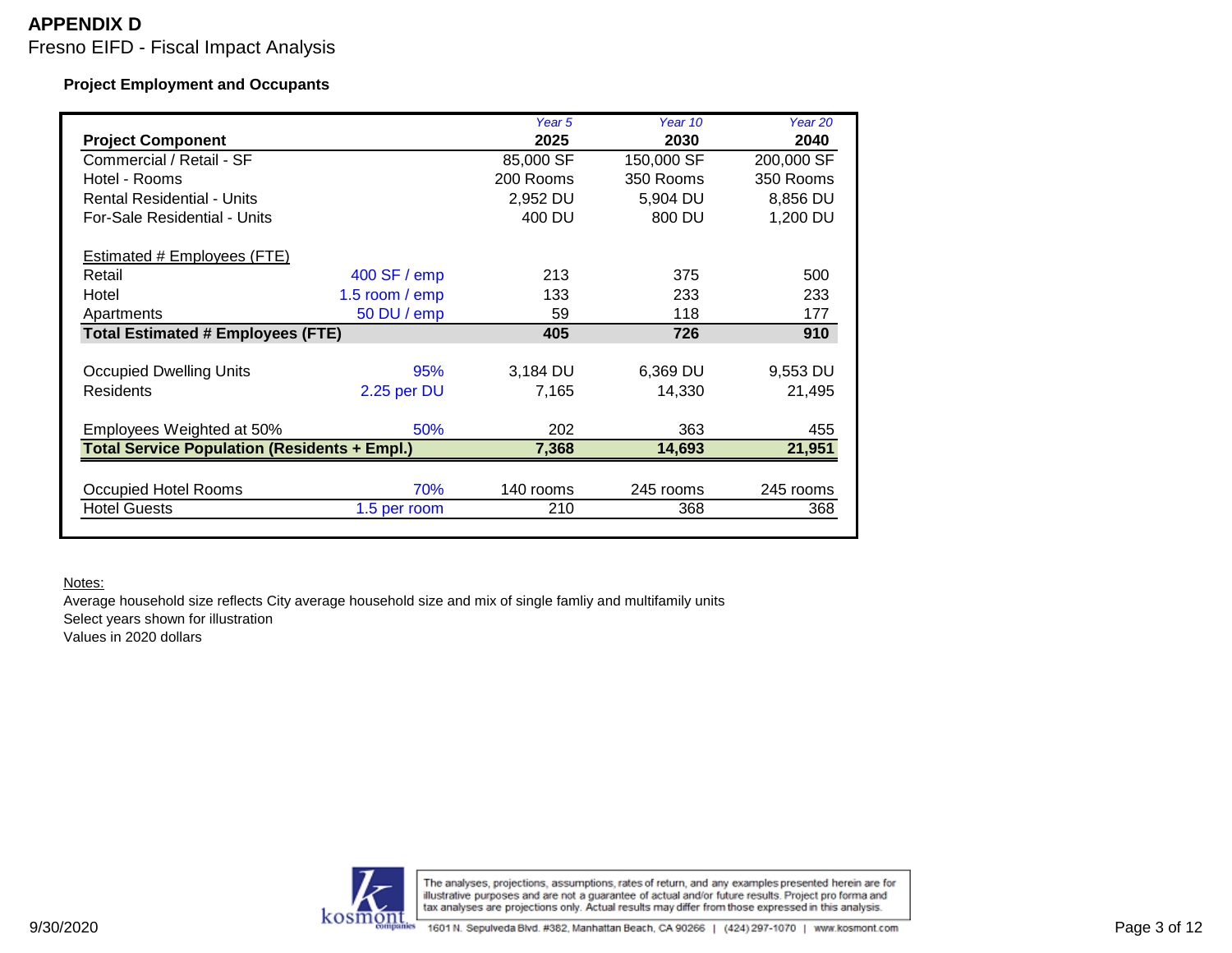# **APPENDIX D**

Fresno EIFD - Fiscal Impact Analysis

**Property Tax**

|                                                                        |          | Year 5        | Year 10         | Year 20         |
|------------------------------------------------------------------------|----------|---------------|-----------------|-----------------|
|                                                                        |          | 2025          | 2030            | 2040            |
| Estimated Assessed Value - Residential                                 |          | \$828,524,316 | \$1,829,515,585 | \$3,345,253,935 |
| Estimated Assessed Value - Non-Residential                             |          | \$57,412,202  | \$111,233,241   | \$150,452,174   |
| <b>Total Estimated Assessed Value</b>                                  |          | \$885,936,518 | \$1,940,748,826 | \$3,495,706,109 |
| <b>Total Secured Property Tax General Levy</b>                         | $1.00\%$ | \$8,859,365   | \$19,407,488    | \$34,957,061    |
| Estimated Unsecured Property Tax as % of Secured Non-Residential Value | 10.00%   | \$57,412      | \$111,233       | \$150,452       |
| Total Estimated Secured + Unsecured Property Tax                       |          | \$8,916,777   | \$19,518,722    | \$35,107,513    |
| <b>Distributions to Taxing Entities</b>                                |          |               |                 |                 |
| City of Fresno                                                         | 20.66%   | \$1,842,200   | \$4,032,600     | \$7,253,200     |
| <b>City Contribution to EIFD</b>                                       | (6.82%)  | (\$607,900)   | (\$1,330,700)   | (\$2,393,600)   |
| <b>Net Property Tax to City</b>                                        | 13.84%   | \$1,234,300   | \$2,701,900     | \$4,859,600     |

Notes:

General levy distributions represent weighted average tax rate area (TRA) distributions within the targeted TIF District sub-areas (within current incorporated City jurisdiction) Post-ERAF distributions

Does not include property tax overrides above 1% general levy

Select years shown for illustration

Values in 2020 dollars

Source: Fresno County Auditor-Controller (2020)

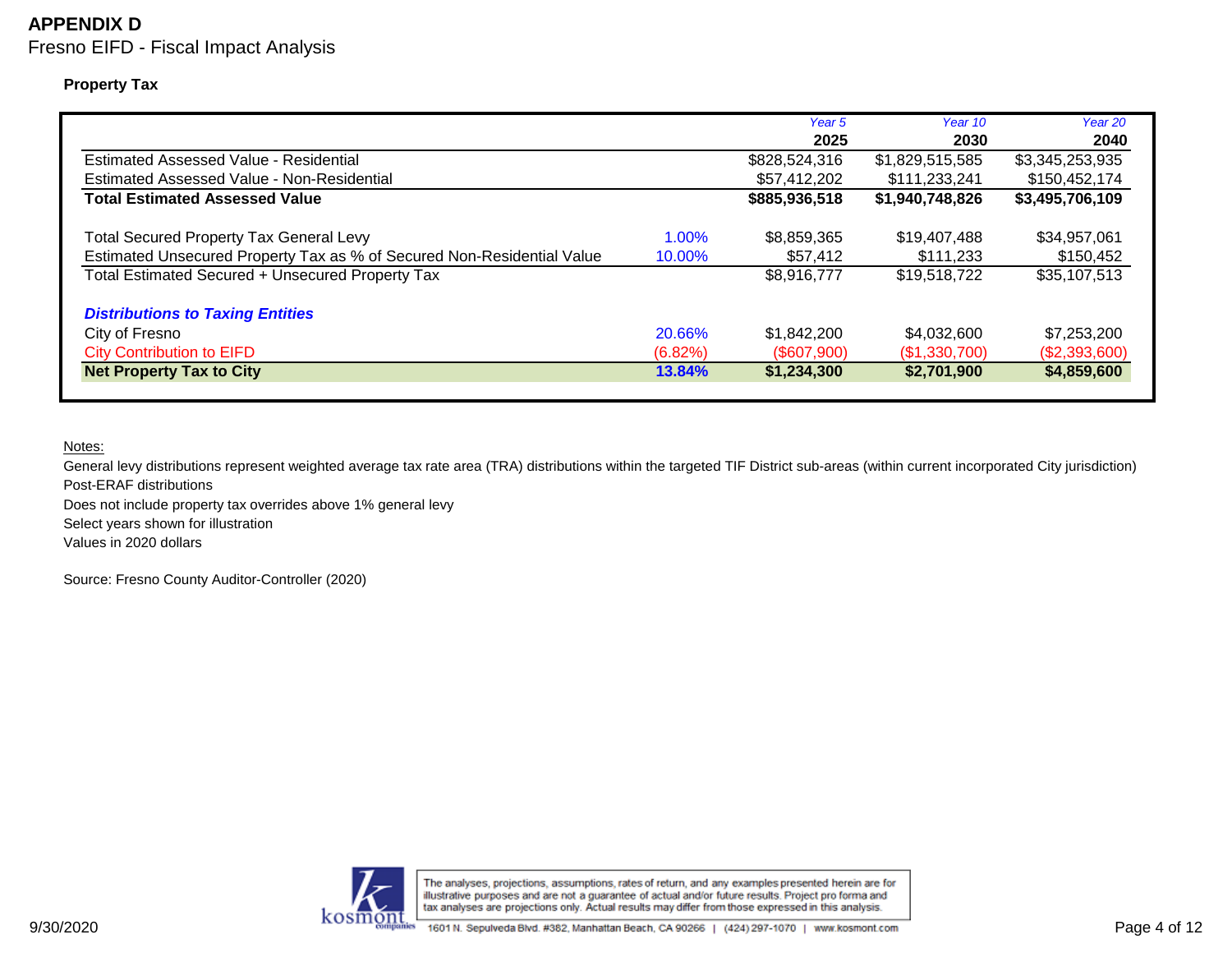# **APPENDIX D**

Fresno EIFD - Fiscal Impact Analysis

### **Property Tax In-Lieu of Motor Vehicle License Fees (MVLF)**

| \$36,613,200,610<br>\$44,198,417 |                |                 |                 |
|----------------------------------|----------------|-----------------|-----------------|
| \$1,207                          |                |                 |                 |
| Year <sub>1</sub><br>2021        | Year 5<br>2025 | Year 10<br>2030 | Year 20<br>2040 |
| \$153,085,680                    | \$885,936,518  | \$1,940,748,826 | \$3,495,706,109 |
| \$184,800                        | \$1,069,500    | \$2,342,800     | \$4,219,900     |
| (\$60,984)                       | (\$352,935)    | (\$773, 124)    | (\$1,392,567)   |
| \$123,816                        | \$716,565      | \$1,569,676     | \$2,827,333     |
|                                  |                |                 |                 |

Notes:

Select years shown for illustration Values in 2020 dollars

Source: Fresno County Auditor-Controller (2020)

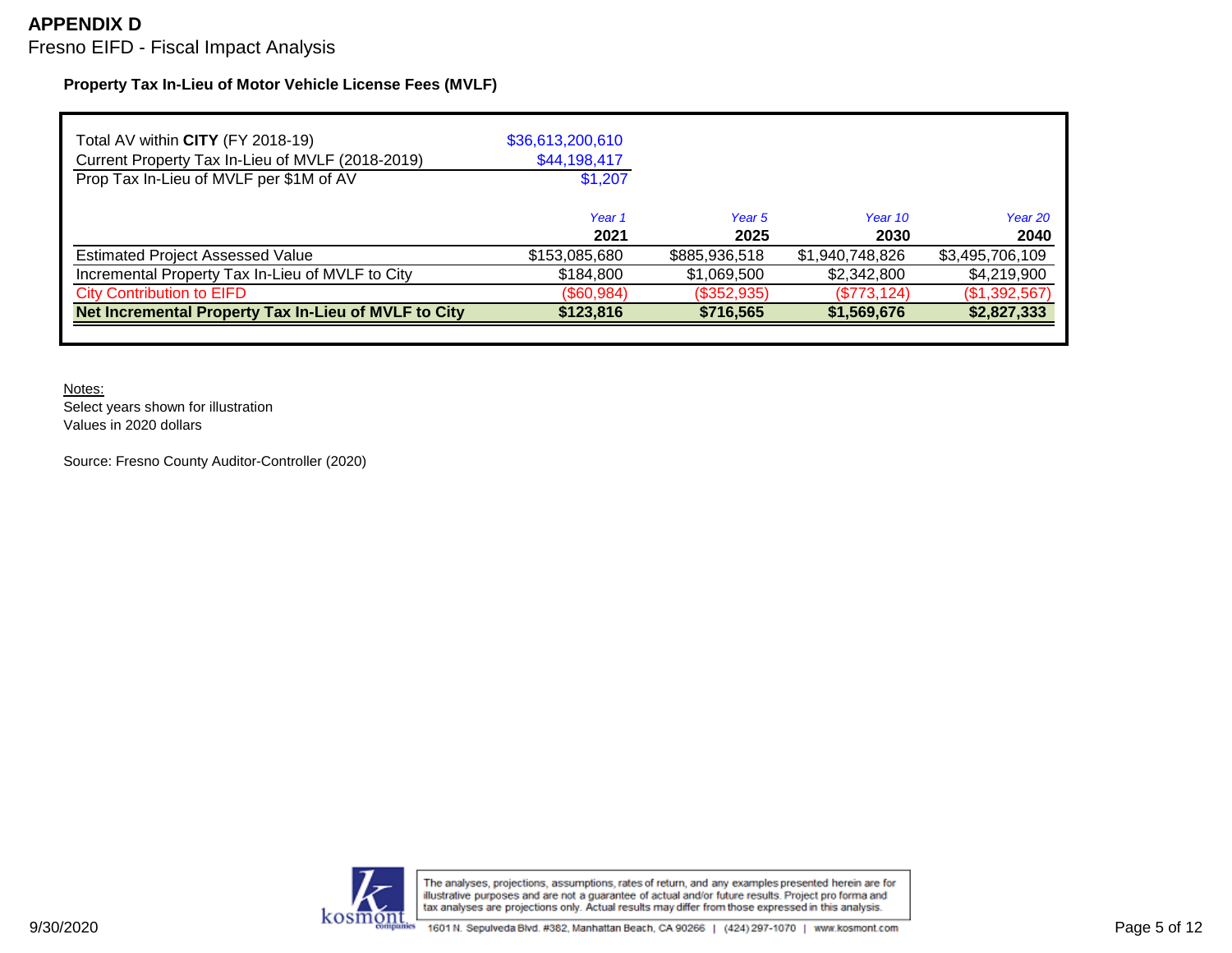### **Property Transfer Tax**

|                                                                |                    | Year 5<br>2025 | Year 10<br>2030 | Year 20<br>2040 |
|----------------------------------------------------------------|--------------------|----------------|-----------------|-----------------|
| Estimated Assessed Value - For-Sale Residential                |                    | \$176,652,929  | \$390,078,214   | \$713,254,750   |
| Estimated Property Turnover Rate - For-Sale Residential        |                    | 15.0%          | 15.0%           | 15.0%           |
| Estimated Value of Property Transferred - For-Sale Residential |                    | \$26,497,939   | \$58,511,732    | \$106,988,213   |
| Estimated Assessed Value - Other                               |                    | \$709,283,590  | \$1.550.670.612 | \$2,782,451,358 |
| <b>Estimated Property Turnover Rate - Other</b>                |                    | 5.0%           | 5.0%            | 5.0%            |
| Estimated Value of Property Transferred - Other                |                    | \$35,464,179   | \$77,533,531    | \$139,122,568   |
| <b>Estimated Value of Property Transferred - TOTAL</b>         |                    | \$61,962,119   | \$136,045,263   | \$246,110,780   |
| <b>Total Transfer Tax</b>                                      | \$1.10 per \$1,000 | \$6,815,800    | \$14,965,000    | \$27,072,200    |
| <b>Transfer Tax to City</b>                                    | \$0.55 per \$1,000 | \$34,100       | \$74,800        | \$135,400       |

Notes:

Select years shown for illustration Values in 2020 dollars

Source: Fresno County Auditor-Controller (2020)

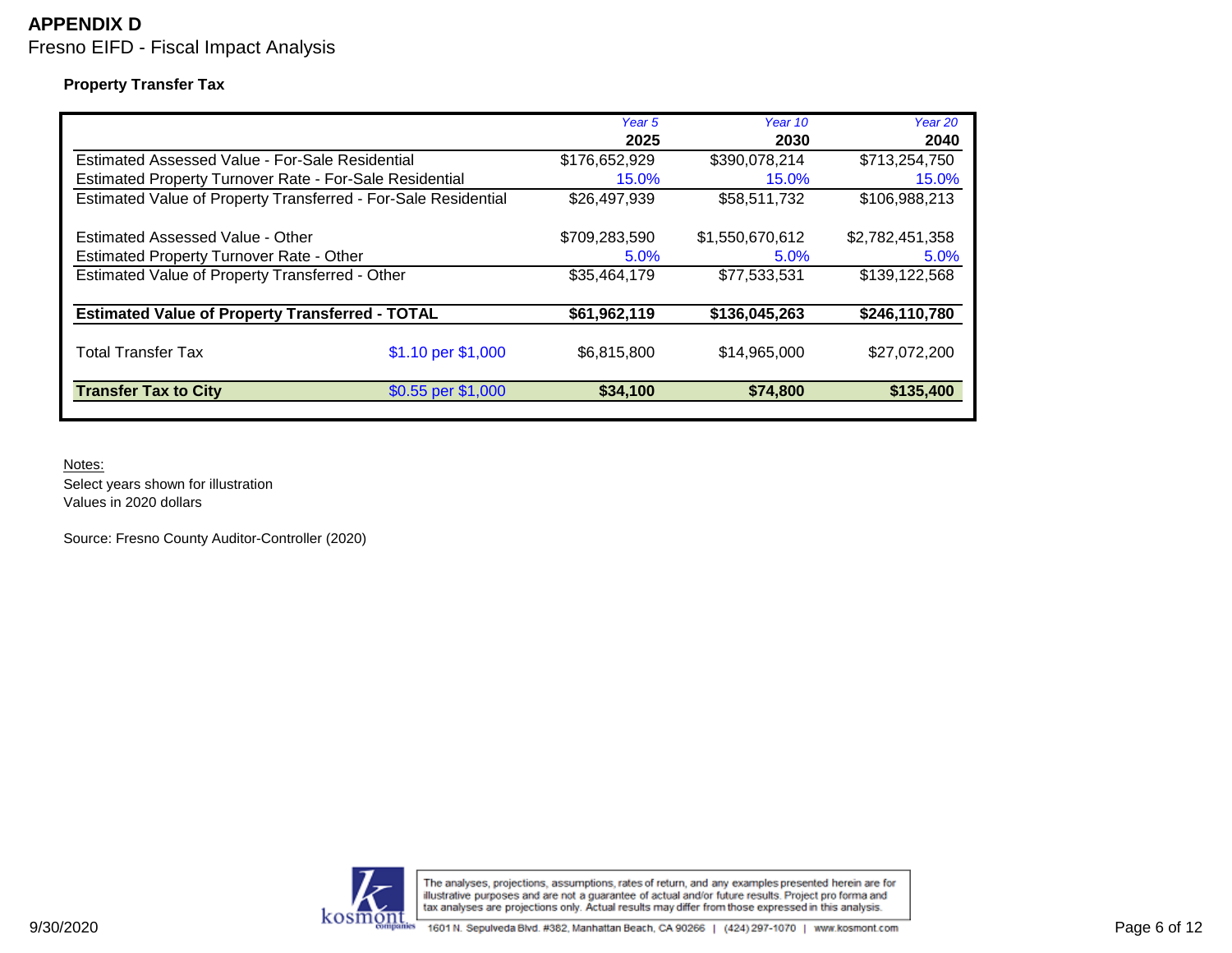# **APPENDIX D**

Fresno EIFD - Fiscal Impact Analysis

### **Sales Tax - Direct / On-Site**

|                                           |           | Year 5       | Year 10      | Year 20      |
|-------------------------------------------|-----------|--------------|--------------|--------------|
| <b>Project Component</b>                  |           | 2025         | 2030         | 2040         |
| <b>Retail SF</b>                          |           | 85,000 SF    | 150,000 SF   | 200,000 SF   |
| <b>Total Sales-Generating SF</b>          |           | 85,000 SF    | 150,000 SF   | 200,000 SF   |
| <b>Estimated Taxable Sales</b>            | \$275 PSF | \$27,098,031 | \$55,436,551 | \$99,336,118 |
| Sales Tax to City*                        | 1.173%    | \$317,860    | \$650,271    | \$1,165,213  |
| Use Tax as % of Sales Tax                 | 12.00%    | \$38,143     | \$78,032     | \$139,826    |
| <b>Sales and Use Tax to City - Direct</b> |           | \$356,000    | \$728,300    | \$1,305,000  |

Notes:

\* City sales tax includes 1.0% direct apportionment plus approx. 34.6% of County Measure C 0.5% apportionment in local return

\*\* County sales tax includes 0.5% for transporation Measure C (FCTA), net of local return, plus 0.125% for Public Library (FCPL) plus 0.1% for Zoo (FCZA) Taxable sales PSF factor escalated 3% annually

Select years shown for illustration.

Values in 2020 dollars.

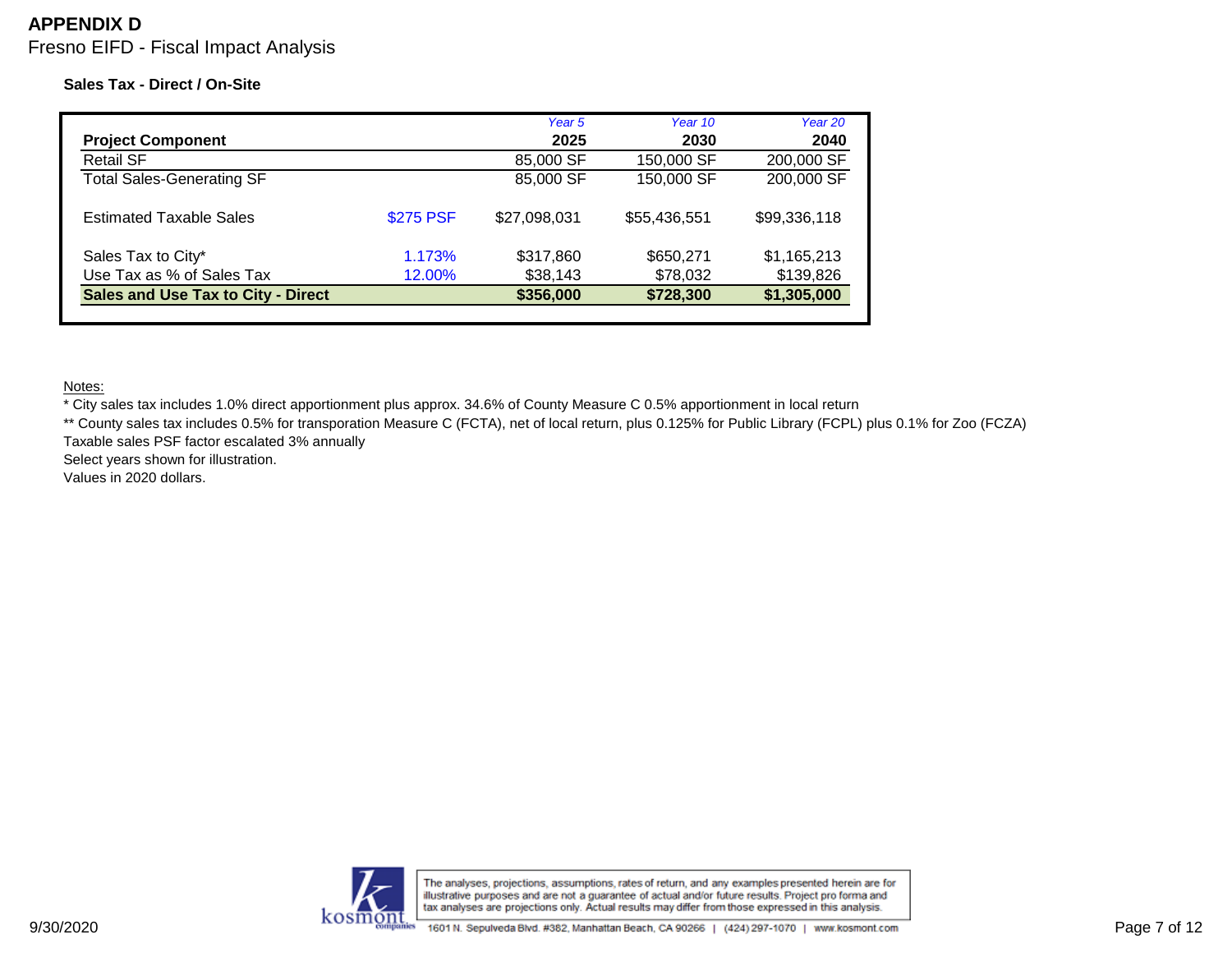#### **Sales Tax - Indirect / Off-Site**

|                                                   |            | Year 5        | Year 10       | Year 20        |
|---------------------------------------------------|------------|---------------|---------------|----------------|
|                                                   |            | 2025          | 2030          | 2040           |
| Estimated # Employees                             |            | 405           | 726           | 910            |
| Estimated Annual Taxable Retail Spending / Empl.  |            | \$6,701       | \$7,768       | \$10,439       |
| Estimated Employee Taxable Retail Spending        |            | \$2,712,909   | \$5,642,691   | \$9,504,579    |
| <b>Estimated Capture within City</b>              | 50.0%      | \$1,356,455   | \$2,821,346   | \$4,752,290    |
|                                                   |            |               |               |                |
| <b>Estimated # Occupied Dwelling Units</b>        |            | 3,184 DU      | 6,369 DU      | 9,553 DU       |
| Estimated Annual Taxable Retail Spending / HH     |            | \$24,005      | \$27,828      | \$37,399       |
| <b>Estimated Resident Taxable Retail Spending</b> |            | \$76,444,113  | \$177,239,357 | \$357,292,312  |
| <b>Estimated Capture within City</b>              | 50.0%      | \$38,222,057  | \$88,619,678  | \$178,646,156  |
| <b>Estimated # Occupied Hotel Rooms</b>           |            | 140 rooms     | 245 rooms     | 245 rooms      |
| Estimated Annual Taxable Retail Spending / Room   |            | \$25,388      | \$29,432      | \$39,554       |
| <b>Estimated Resident Taxable Retail Spending</b> |            | \$3,554,334   | \$7,210,783   | \$9,690,690    |
| <b>Estimated Capture within City</b>              | 50.0%      | \$1,777,167   | \$3,605,392   | \$4,845,345    |
| <b>Total Estimated Indirect Taxable Sales</b>     |            | \$41,355,678  | \$95,046,416  | \$188,243,790  |
| Less Estimated Capture Within District Retail     | $(10.0\%)$ | (\$4,135,568) | (\$9,504,642) | (\$18,824,379) |
| Net Indirect Taxable Sales                        |            | \$37,220,111  | \$85,541,774  | \$169,419,411  |
| Sales Tax to City*                                | 1.17%      | \$436,592     | \$1,003,405   | \$1,987,290    |
| Use Tax as % of Sales Tax                         | 12.00%     | \$52,391      | \$120,409     | \$238,475      |
| Sales and Use Tax to City - Indirect              |            | \$489,000     | \$1,123,800   | \$2,225,800    |
|                                                   |            |               |               |                |

Notes:

\* City sales tax includes 1.0% direct apportionment plus approx. 34.6% of County Measure C 0.5% apportionment in local return

\*\* County sales tax includes 0.5% for transporation Measure C (FCTA), net of local return, plus 0.125% for Public Library (FCPL) plus 0.1% for Zoo (FCZA) Employee spending estimates based on "Office Worker Retail Spending Patterns: A Downtown and Suburban Area Study," ICSC (2004). Household spending based on average houshold income within City.

Hotel guest spending estimated based on American Hotel and Lodging Association (AHLA) data.

Adjusted for inflation assuming 3% annual inflation rate.

Select years shown for illustration.

Values in 2020 dollars.

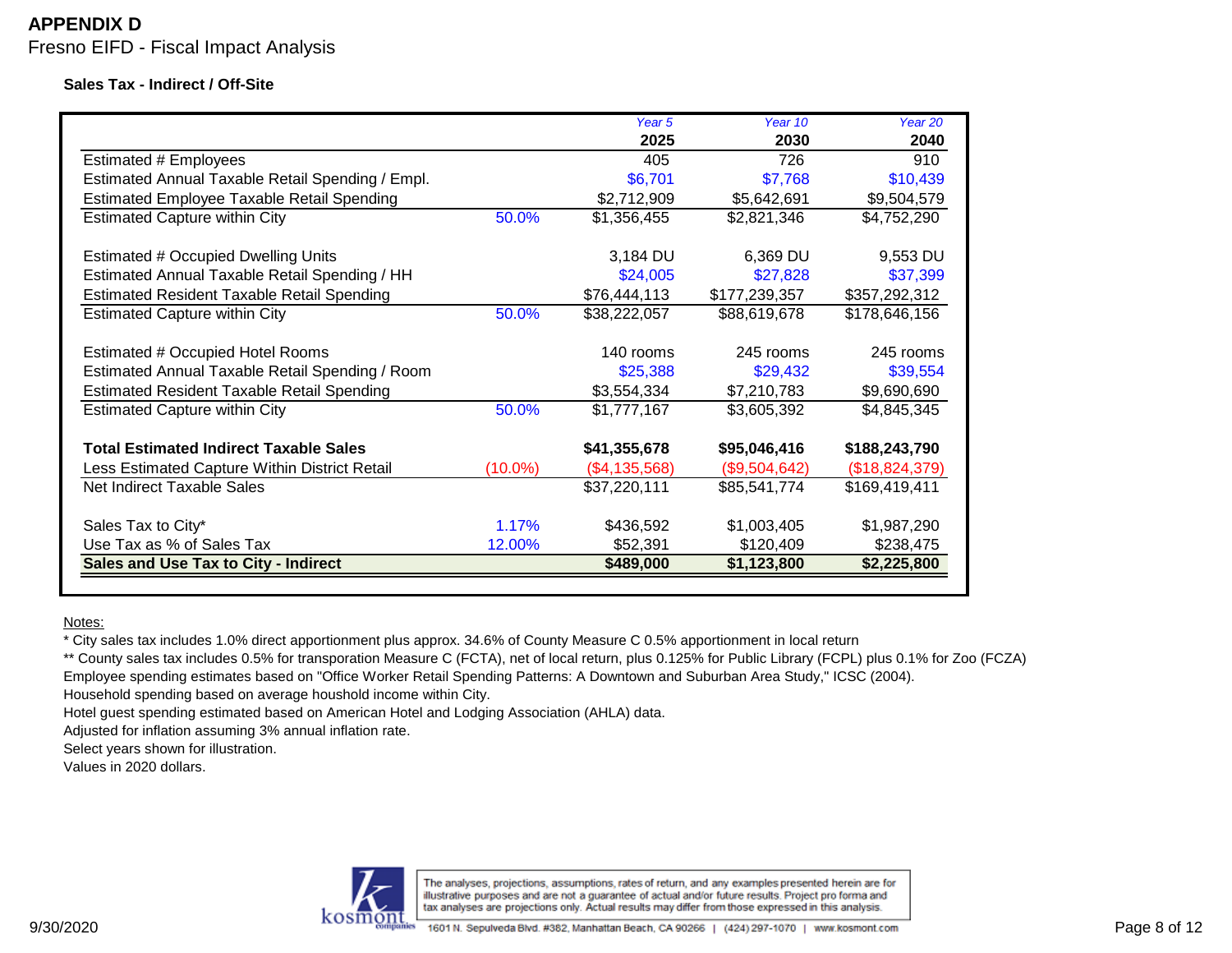**Transient Occupancy Tax ("TOT")**

|                               |       | Year 5      | Year 10      | Year 20      |
|-------------------------------|-------|-------------|--------------|--------------|
|                               |       | 2025        | 2030         | 2040         |
| Estimated # Hotel Rooms       |       | 200 rooms   | 350 rooms    | 350 rooms    |
| Average Daily Room Rate (ADR) |       | \$180       | \$208        | \$280        |
| Average Occupancy Rate        |       | 70%         | 70%          | 70%          |
| Annual Hotel Room Receipts    |       | \$9,182,030 | \$18,627,857 | \$25,034,282 |
| <b>TOT to City</b>            | 12.0% | \$1,101,800 | \$2,235,300  | \$3,004,100  |

Notes:

Adjusted for inflation assuming 3% annual inflation rate. Select years shown for illustration. Values in 2020 dollars.



The analyses, projections, assumptions, rates of return, and any examples presented herein are for<br>illustrative purposes and are not a guarantee of actual and/or future results. Project pro forma and<br>tax analyses are proje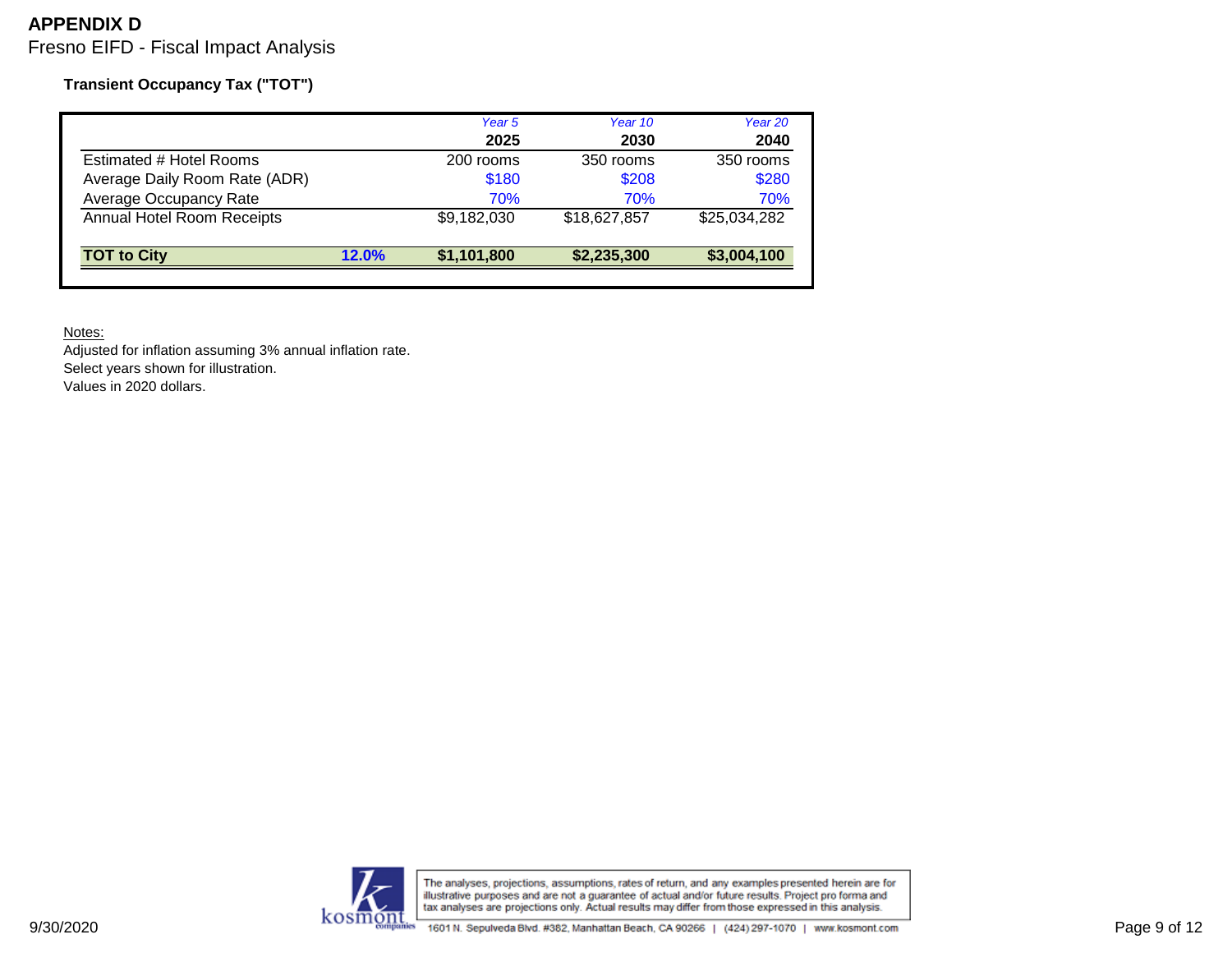### **City Service Population**

| <b>Total City Service Population</b>             | 649,030 |
|--------------------------------------------------|---------|
| Weighted # Employees                             | 112.347 |
| <b>Employee Weighting for Service Population</b> | 0.5     |
| <b>City Employee Population</b>                  | 224,693 |
| <b>City Population</b>                           | 536,683 |

Source: CA Department of Finance, U.S. Census Bureau Center for Economic Studies (2020)

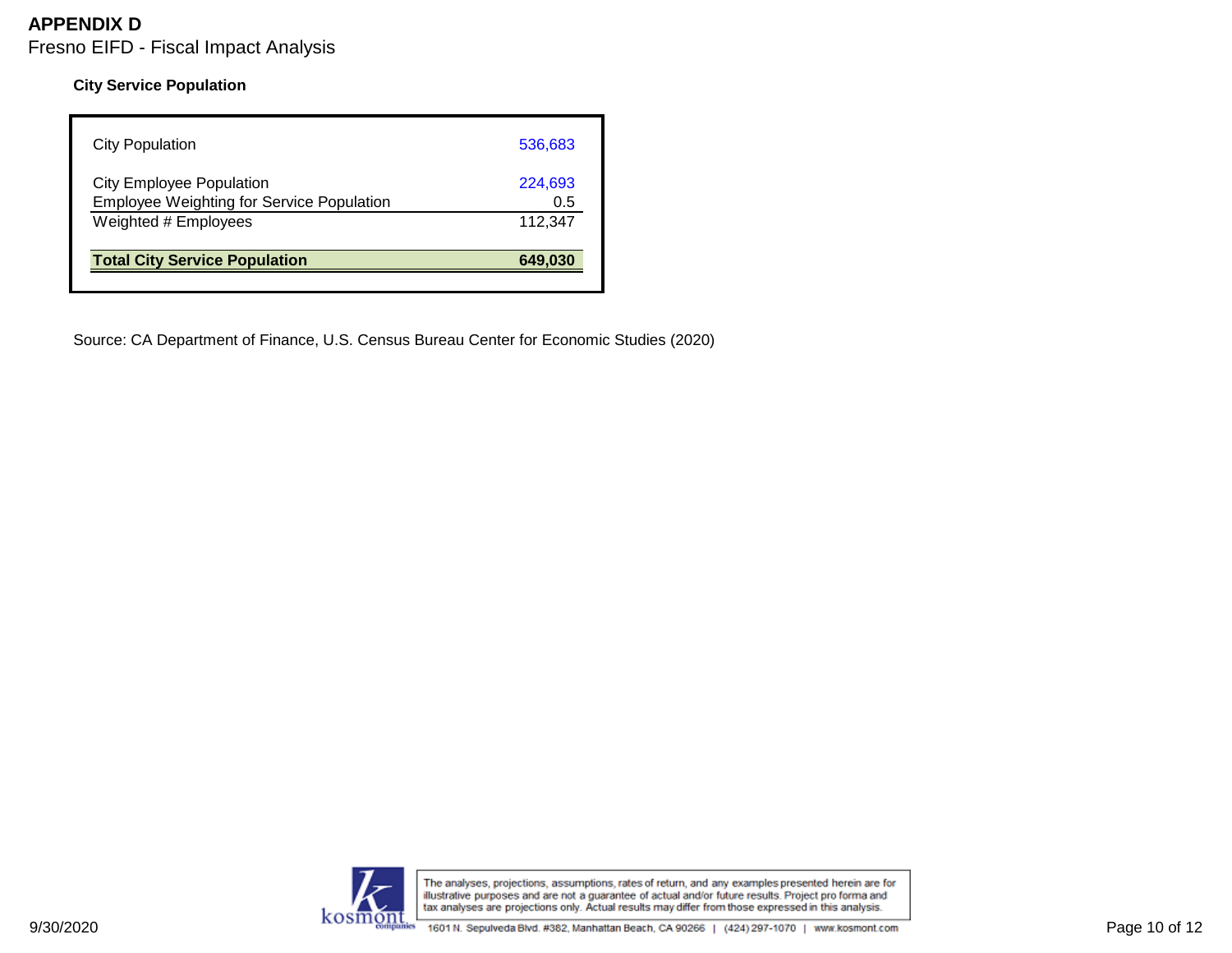#### **City Multipler Revenue and Expenditure Factors**

|                                                             |                     |                             |                      |                    |                   |                   | Year <sub>5</sub> | Year 10  | Year 20  |
|-------------------------------------------------------------|---------------------|-----------------------------|----------------------|--------------------|-------------------|-------------------|-------------------|----------|----------|
|                                                             |                     |                             |                      | Discount for       |                   |                   |                   |          |          |
|                                                             | <b>Adopted City</b> |                             | <b>Relevant City</b> | <b>Operational</b> | <b>Per Capita</b> | Annual            |                   |          |          |
| <b>Budget Category</b>                                      | <b>Budget</b>       | <b>Allocation Basis</b>     | <b>Population</b>    | <b>Efficiency</b>  | <b>Factor</b>     | <b>Escalation</b> | 2025              | 2030     | 2040     |
| <b>General Fund Operating Revenues</b>                      |                     |                             |                      |                    |                   |                   |                   |          |          |
| Property Tax                                                | \$140,218,000       | <b>Evaluated Separately</b> |                      |                    |                   |                   |                   |          |          |
| Sales Tax                                                   | \$95,171,000        | <b>Evaluated Separately</b> |                      |                    |                   |                   |                   |          |          |
| Room Tax                                                    | \$14,430,000        | <b>Evaluated Separately</b> |                      |                    |                   |                   |                   |          |          |
| <b>Charges for Current Services</b>                         | \$37,488,000        | Service Population          | 649,030              | 0%                 | \$57.76           | 3.0%              | \$66.96           | \$77.62  | \$104.32 |
| <b>Business License</b>                                     | \$20,091,000        | Employees                   | 224.693              | 0%                 | \$89.42           | 3.0%              | \$103.66          | \$120.17 | \$161.49 |
| <b>Franchise Fees</b>                                       | \$15,423,000        | Service Population          | 649,030              | 0%                 | \$23.76           | 3.0%              | \$27.55           | \$31.94  | \$42.92  |
| Intra-governmental Revenues                                 | \$13,651,000        | Service Population          | 649,030              | 0%                 | \$21.03           | 3.0%              | \$24.38           | \$28.27  | \$37.99  |
| Intergovernmental Revenues                                  | \$5,857,000         | Service Population          | 649,030              | 0%                 | \$9.02            | 3.0%              | \$10.46           | \$12.13  | \$16.30  |
| Other Taxes and Fees                                        | \$5,655,000         | Service Population          | 649,030              | 0%                 | \$8.71            | 3.0%              | \$10.10           | \$11.71  | \$15.74  |
| <b>Other Revenue</b>                                        | \$2,532,000         | Service Population          | 649,030              | 0%                 | \$3.90            | 3.0%              | \$4.52            | \$5.24   | \$7.05   |
| <b>Total Primary Operating Revenues</b>                     | \$350,516,000       |                             |                      |                    |                   |                   |                   |          |          |
|                                                             |                     |                             |                      |                    |                   |                   |                   |          |          |
| <b>General Fund Operating Expenditures (Appropriations)</b> |                     |                             |                      |                    |                   |                   |                   |          |          |
| Police                                                      | \$184,783,400       | Service Population          | 649,030              | 10%                | \$256.24          | 3.0%              | \$297.05          | \$344.36 | \$462.79 |
| Fire                                                        | \$68,354,500        | Service Population          | 649,030              | 10%                | \$94.79           | 3.0%              | \$109.88          | \$127.38 | \$171.19 |
| <b>General Government</b>                                   | \$23,924,500        | Service Population          | 649,030              | 25%                | \$27.65           | 3.0%              | \$32.05           | \$37.15  | \$49.93  |
| Planning & Development                                      | \$22,233,800        | Service Population          | 649,030              | 25%                | \$25.69           | 3.0%              | \$29.78           | \$34.53  | \$46.40  |
| <b>PARCS</b>                                                | \$19,973,900        | Residents                   | 536,683              | 25%                | \$27.91           | 3.0%              | \$32.36           | \$37.51  | \$50.41  |
| <b>General City Purpose</b>                                 | \$11,711,900        | Service Population          | 649,030              | 25%                | \$13.53           | 3.0%              | \$15.69           | \$18.19  | \$24.44  |
| <b>Public Works</b>                                         | \$10,401,600        | Service Population          | 649,030              | 25%                | \$12.02           | 3.0%              | \$13.93           | \$16.15  | \$21.71  |
| Finance                                                     | \$7,104,000         | Service Population          | 649,030              | 25%                | \$8.21            | 3.0%              | \$9.52            | \$11.03  | \$14.83  |
| <b>Total Primary Operating Expenditures</b>                 | \$348,487,600       |                             |                      |                    |                   |                   |                   |          |          |
|                                                             |                     |                             |                      |                    |                   |                   |                   |          |          |

#### Notes:

Intergovernmental revenues exclude one-time revenues, including \$3.4 million RDA debt repayment and \$970,000 State reimbursement for fire-fighting assistance General Fund Operating Expenditures do not include appropriations for General Fund Transfers (\$19.2 million) and Public Safety D/S & Matches (\$5.4 million) Adjusted for inflation assuming 3% annual inflation rate. Select years shown for illustration. Values in 2020 dollars.

Source: City of Fresno 2019-2020 Adopted Budget